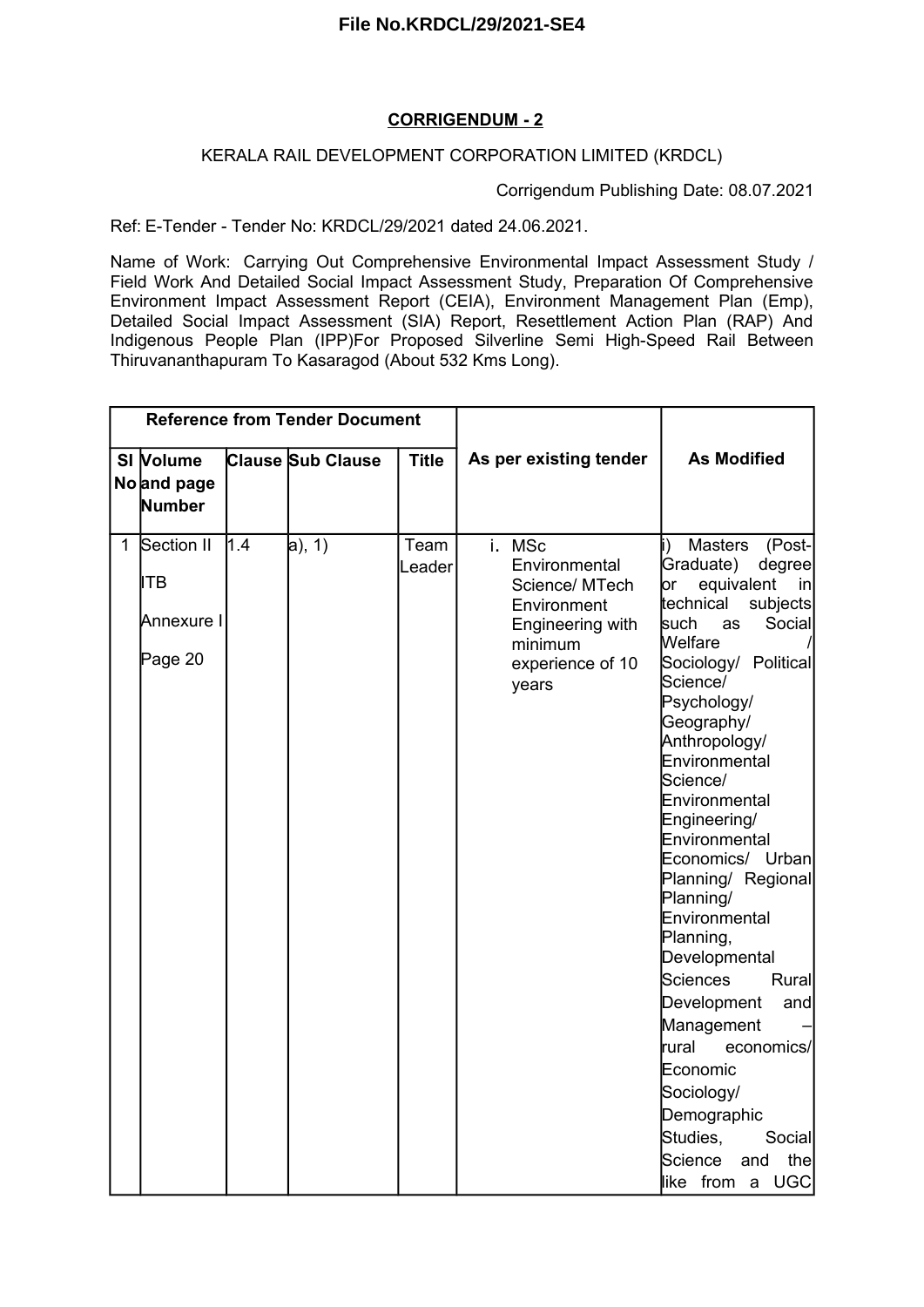|                |                                               |   |                                                            |                                                                                                                                                                                                                                                                                                                                                                                                                                                                                                                                                                                                                                                                                                                                                                                                                                                                                                                                                                       | AICTE recognized<br>university/<br>institution,<br>Diplomas/Post<br>Graduate Diploma<br>conferred<br>by<br>institutions' like the<br>Indian Institute of<br>Social Welfare and<br><b>Business</b><br>Management<br>(IISWBM), Institute                                                                                                     |
|----------------|-----------------------------------------------|---|------------------------------------------------------------|-----------------------------------------------------------------------------------------------------------------------------------------------------------------------------------------------------------------------------------------------------------------------------------------------------------------------------------------------------------------------------------------------------------------------------------------------------------------------------------------------------------------------------------------------------------------------------------------------------------------------------------------------------------------------------------------------------------------------------------------------------------------------------------------------------------------------------------------------------------------------------------------------------------------------------------------------------------------------|--------------------------------------------------------------------------------------------------------------------------------------------------------------------------------------------------------------------------------------------------------------------------------------------------------------------------------------------|
|                |                                               |   |                                                            |                                                                                                                                                                                                                                                                                                                                                                                                                                                                                                                                                                                                                                                                                                                                                                                                                                                                                                                                                                       | Rural<br>bf<br>Management;<br>AICTE recognized<br><b>i</b> nstitution<br>with<br>minimum 10 years<br>of experience<br>in<br>large infrastructure<br>projects/<br>similar<br>assignments.                                                                                                                                                   |
| $\overline{2}$ | Section V<br>Terms of<br>Reference<br>Page 63 | 9 | Consultant<br>Team<br>Qualifications<br>and<br>Composition | Team i) Masters (Post-Graduate) i) Masters<br>Leader degree or equivalent in Graduate)<br>technical subjects such as <b>o</b> r<br>Welfare<br>Social<br>Politicalsuch<br>Sociology/<br>Science/<br>Psychology/Melfare<br>Geography/ Anthropology/Sociology/ Political<br>Economics/ EnvironmentalScience/<br>Environmental Psychology/<br>Science/<br>Engineering/<br>Environmental Economics/Anthropology/<br>Urban Planning/ Regional Environmental<br>Planning/<br>EnvironmentalScience/<br>Planning,<br>Developmental Environmental<br>Sciences<br>Development<br>Management<br>economics/<br>Sociology/<br>Demographic Planning/<br>Studies, Social Science Environmental<br>like<br>and the<br>UGC /AICTE recognized Developmental<br>university/<br>institution, Sciences<br>Diplomas/Post<br>conferred<br>Diploma<br>institutions' like the Indianrural<br>Institute of Social Welfare Economic<br>and<br>Management (IISWBM), Demographic<br>Institute<br>of | (Post-<br>degree<br>equivalent<br>inl<br>/technical<br>subjects<br>Social<br>as<br>Geography/<br>RuralEngineering/<br>andEnvironmental<br>ruralEconomics/ Urban<br>Economic Planning/ Regional<br>from a Planning,<br>Rural<br>Graduate Development<br>and<br>byManagement<br>economics/<br>Business Sociology/<br>RuralStudies,<br>Social |